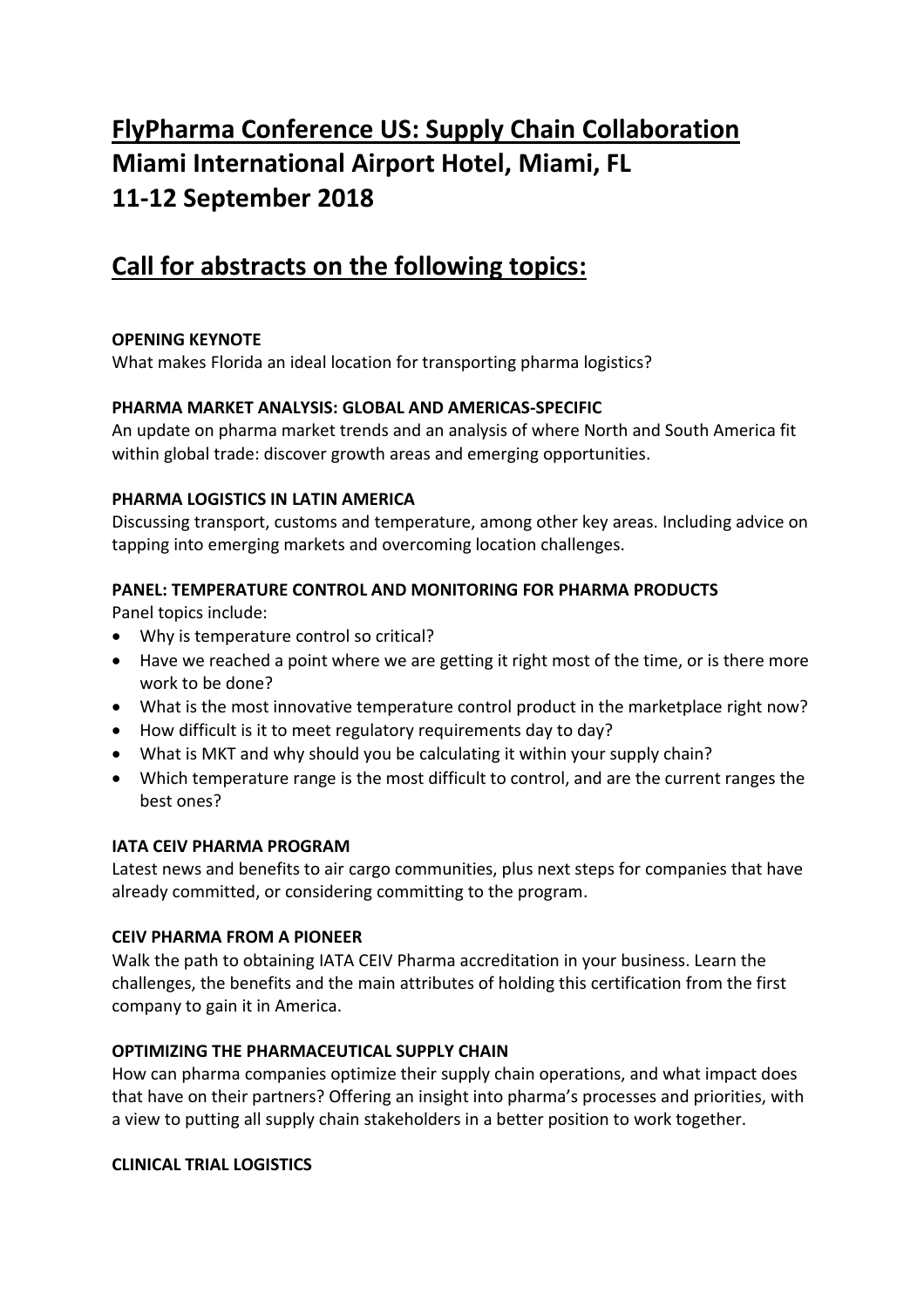What are the advantages and disadvantages to pharma of holding clinical trials in North/South America? What are the unique logistical challenges of getting specifically trial products to patients?

#### **WHEN TO TAKE A RISK**

Yesterday's impossible is becoming today's possible. Forward-thinking companies will ask what needs to be done, and then find a solution, even if that currently seems out of reach and out of budget. But why should any company want to be the 'first' to try something new when you could potentially learn from someone else's mistakes further down the line? When is the 'right' time to take a risk?

#### **TURNING A DISASTER SITUATION INTO A SIMPLE, SUCCESSFUL PROCESS**

Whether you've been hit by a cyber attack or your supply chain is disrupted by a natural disaster, getting your contingency planning right in advance and maintaining a flexible approach is critical – particularly if patients are affected. Find out how to ensure successful deliveries even when the odds are against you.

#### **ENVIRONMENTAL IMPACT**

Challenges and solutions: recyclable or reusable packaging, reverse supply chains, returns and recalls, environmentally friendly packaging, what can air cargo do to reduce emissions and overall impact, greater efficiency.

#### **KEEPING UP WITH AMAZON**

Can the pharma supply chain as it currently stands cater for a push towards personalized medicines, or direct-to-consumer approaches? Can we benefit from it or is it simply going to become something we 'must' implement in the future? What can be learnt from other industries?

# **WORKSHOP: What responsibility do you have for the rest of the supply chain?**

Every supply chain stakeholder plays their part in the successful transportation of a pharmaceutical shipment from A to B. How does your role impact your partners' roles? Is there room for improvement?

#### **REGULATORY UPDATE**

What legislative changes will be introduced over the next few years to the pharmaceutical supply chain and how can you make sure your company is ready?

#### **BLOCKCHAIN IN THE PHARMA SUPPLY CHAIN**

What is blockchain technology, why should you be looking into it, and how can it benefit the whole pharma supply chain?

# **PANEL: GLOBAL VS LOCAL**

In an ideal world, a truly global supply chain community would involve every country meeting the same set of quality standards and asking for the same legislative requirements. But will local challenges ultimately prevent this from becoming a reality?

Panel topics include: